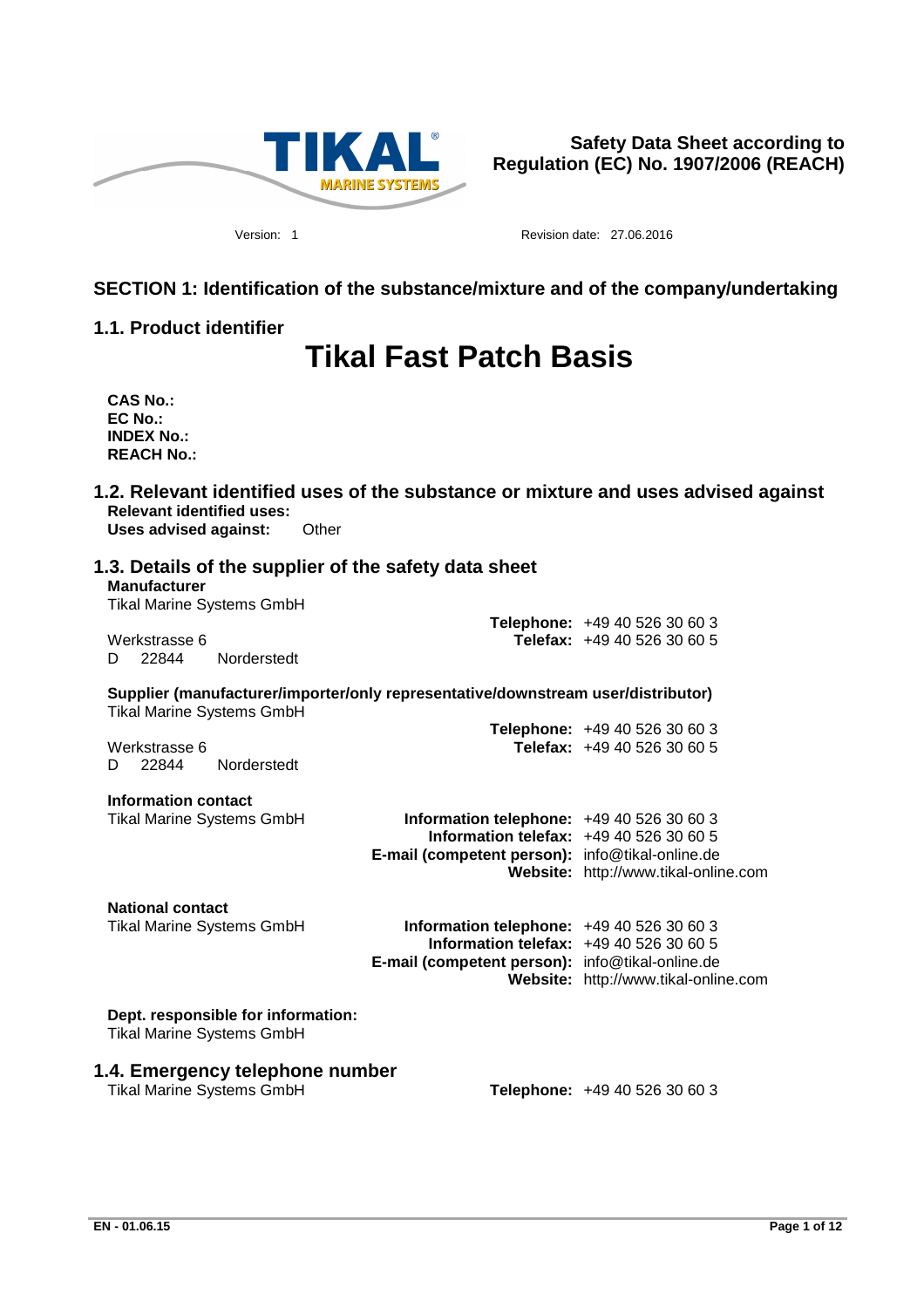# **SECTION 2: Hazards identification**

# **2.1. Classification of the substance or mixture**

 Regulation (EC) No 1272/2008: Skin Irrit. 2; H315 , Skin Sens. 1; H317 , Eye Irrit. 2; H319 , Aquatic Chronic. 2; H411

# **2.2. Label elements**

|                    | Classification according to Regulation (EC) No. 1272/2008 [CLP] |
|--------------------|-----------------------------------------------------------------|
| Hazard pictograms: | $\langle \cdot \rangle \langle \cdot \rangle$                   |

|                                  | GHS07, GHS09                                                          |
|----------------------------------|-----------------------------------------------------------------------|
| Signal word:                     | Warning                                                               |
| <b>Hazard statements:</b>        | 315<br>Causes skin irritation.                                        |
|                                  | 317<br>May cause an allergic skin reaction.                           |
|                                  | 319<br>Causes serious eye irritation.                                 |
|                                  | 411<br>Toxic to aquatic life with long lasting effects.               |
| <b>Precautionary statements:</b> | Keep out of reach of children.<br>102                                 |
|                                  | Wash hands thoroughly after handling.<br>264.1                        |
|                                  | Avoid release to the environment.<br>273                              |
|                                  | Wear protective gloves/protective clothing/eye protection/face<br>280 |
|                                  | protection.                                                           |
|                                  | IF ON SKIN: Wash with plenty of water/.?.<br>302+352                  |
|                                  | 305+351+338 IF IN EYES: Rinse cautiously with water for several       |
|                                  | minutes. Remove contact lenses, if present and easy to do. Continue   |
|                                  | rinsing.                                                              |
|                                  | If skin irritation occurs: Get medical advice/attention.<br>$332+313$ |
|                                  | 363<br>Wash contaminated clothing before reuse.                       |

# **2.3. Other hazards**

No risks worthy of mention. Please observe the information on the safety data sheet at all times.

# **SECTION 3: Composition / information on ingredients**

# **3.1. Substances**

# **3.2. Mixtures**

| Substance:                            | $EC-no.$ : | CAS-No.:   | <b>INDEX no.:</b> | <b>REACH-no.:</b> | <b>Concentration:</b> | <b>Classification:</b><br>EC.<br>1272/2008(CLP):                                                                     |
|---------------------------------------|------------|------------|-------------------|-------------------|-----------------------|----------------------------------------------------------------------------------------------------------------------|
| Bisphenol A-<br>epichlorohydrin       | 500-033-5  | 25068-38-6 | 603-074-00-8      |                   | $10 - 30 \%$          | Eye Irrit. 2; H319<br>Skin Irrit. 2: H315<br>Skin Sens. 1:<br>H317<br>Aquatic Chronic.<br>2; H411                    |
| $1,4-bis(2,3)$<br>epoxypropoxy)butane | 219-371-7  | 2425-79-8  | 603-072-00-7      |                   | $1 - 10 \%$           | Acute Tox. 4:<br>H332<br>Acute Tox. 4:<br>H312<br>Eye Irrit. 2; H319<br>Skin Irrit. 2; H315<br>Skin Sens. 1:<br>H317 |

### **Composition/information on ingredients**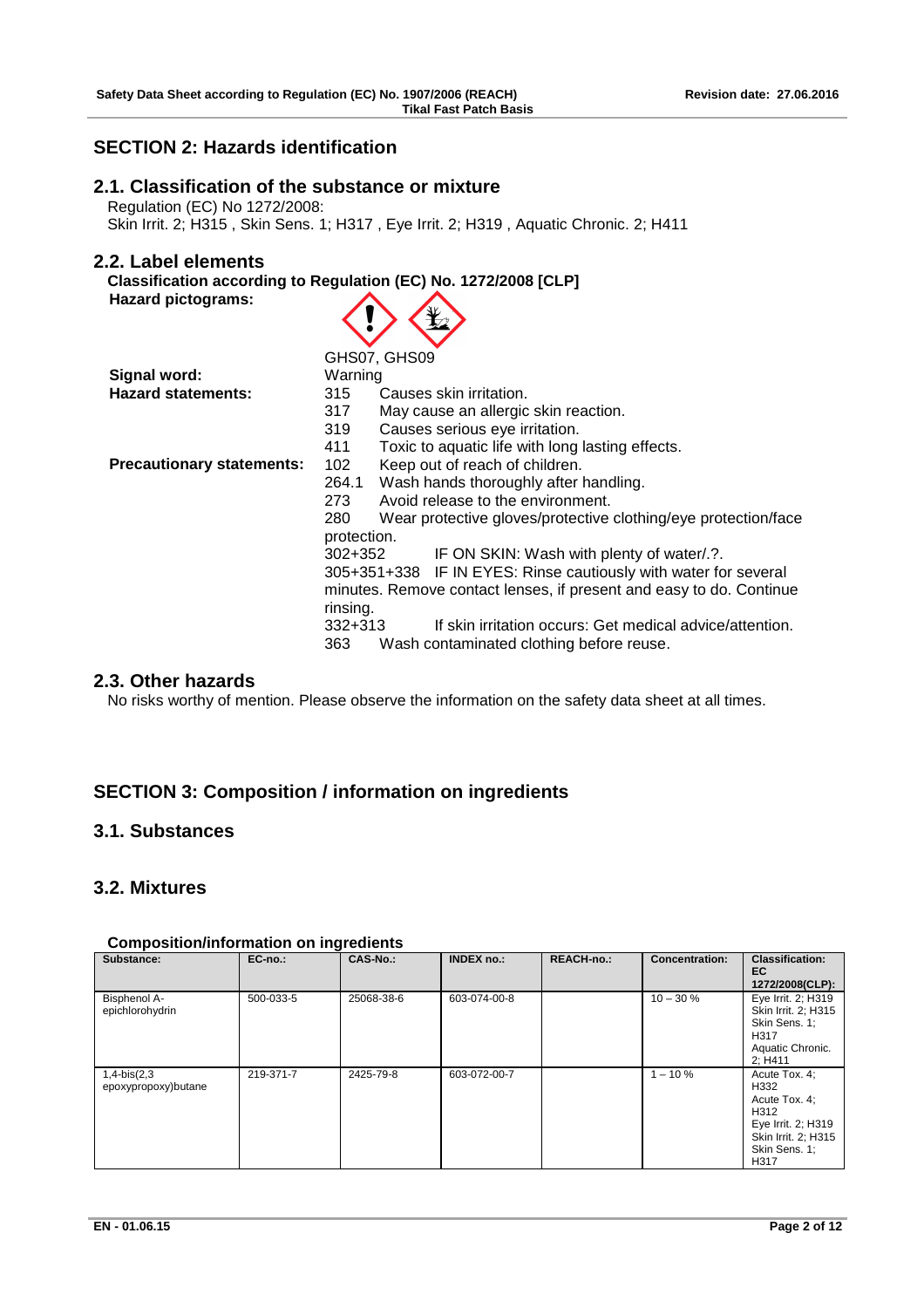#### Safety Data Sheet according to Regulation (EC) No. 1907/2006 (REACH) Revision date: 27.06.2016 **Tikal Fast Patch Basis**

| Bisphenol F epoxy resin | 28064-14-4 |  | $-10%$ | Skin Irrit. 2; H315 |
|-------------------------|------------|--|--------|---------------------|
|                         |            |  |        | Skin Sens. 1:       |
|                         |            |  |        | H317                |
|                         |            |  |        | Aquatic Chronic.    |
|                         |            |  |        | 2: H411             |

#### **Substance with a common (EC) occupational exposure limit value**

| Substance: | EC-no.: | <b>CAS-No.:</b> | <b>INDEX no.:</b> | REACH-no.: | <b>Concentration:</b> | <b>Classification:</b><br>ro-<br>cv<br>1272/2008(CLP): |
|------------|---------|-----------------|-------------------|------------|-----------------------|--------------------------------------------------------|
|            |         |                 |                   |            |                       |                                                        |

(Full text of H- and EUH-phrases: see section 16.)

#### **Additional information**

none

# **SECTION 4: First aid measures**

# **4.1. Description of first aid measures**

| <b>General information:</b>    | In case of accident or if you feel unwell, seek medical advice immediately<br>(show safety data sheet if possible).<br>Take off immediately all contaminated clothing.  |
|--------------------------------|-------------------------------------------------------------------------------------------------------------------------------------------------------------------------|
| <b>Following inhalation:</b>   | Provide fresh air.<br>In case of irritation of the respiratory tract seek medical advice.                                                                               |
| <b>Following skin contact:</b> | After contact with skin, wash immediately with plenty of water and soap.<br>In case of skin irritation, seek medical treatment.                                         |
| After eye contact:             | In case of contact with eyes, rinse immediately with plenty of flowing water for<br>10 to 15 minutes holding eyelids apart. Subsequently consult an<br>ophthalmologist. |
| After ingestion:               | Rinse mouth immediately and drink large quantities of water.<br>Seek medical attention if problems persist.                                                             |

**Self-protection of the first aider:** First aid assistant: Pay attention to self-protection!

### **4.2. Most important symptoms and effects, both acute and delayed**

**Symptoms:** Erythema (reddening) Causes skin irritation.<br>**Nature of Hazard:** Irritating to eyes, respiratory system and skin **Irritating to eyes, respiratory system and skin.** 

# **4.3. Indication of any immediate medical attention and special treatment needed Notes for the doctor:**

**Special treatment:** Treat symptomatically.

# **SECTION 5: Firefighting measures**

# **5.1. Extinguishing media**

**Suitable extinguishing media:** Water fog.

Carbon dioxide (CO2). Foam. Dry extinguishing powder.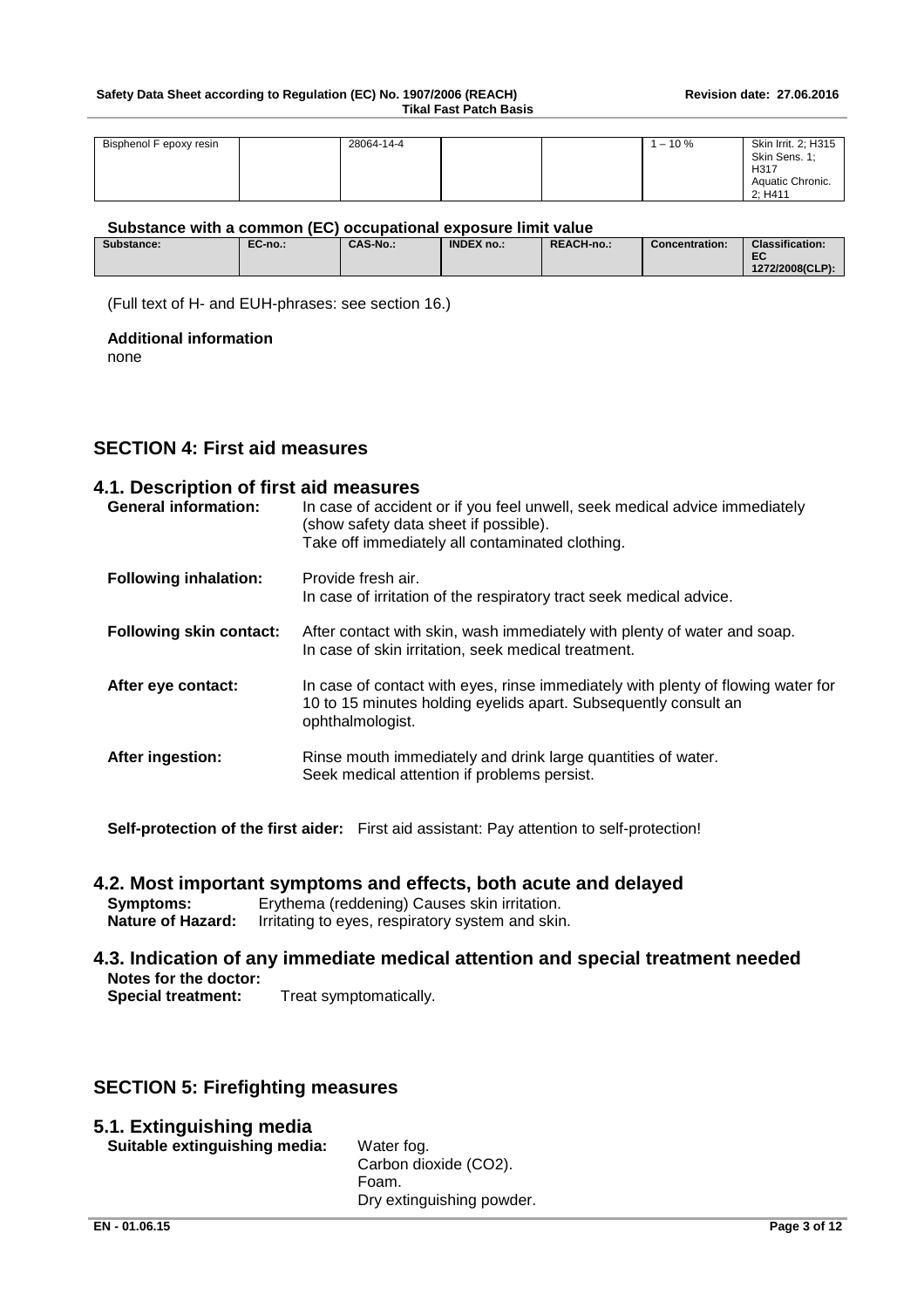**Unsuitable extinguishing media:** High power water jet.

### **5.2. Special hazards arising from the substance or mixture**

 Can be released in case of fire: Pyrolysis products, toxic.

# **5.3. Advice for firefighters**

**General information** Extinguishing materials should be selected according to the surrounding area. Use water spray/stream to protect personnel and to cool endangered containers.

### **Special protective equipment for firefighters:**

 In case of fire: Wear self-contained breathing apparatus. Wear chemical resistant suit.

### **Additional information**

Collect contaminated fire extinguishing water separately. Do not allow entering drains or surface water.

# **SECTION 6: Accidental release measures**

# **6.1. Personal precautions, protective equipment and emergency procedures**

 Wear personal protection equipment. Guide people to safety. Provide adequate ventilation.

### **6.2. Environmental precautions**

 Do not empty into drains or the aquatic environment. Do not allow to enter into soil/subsoil.

# **6.3. Methods and material for containment and cleaning up**

Treat the assimilated material according to the section on waste disposal.

# **6.4. Reference to other sections**

 Safe handling: see section 7 Personal protection equipment: see section 8 Disposal: see section 13

# **SECTION 7: Handling and storage**

# **7.1. Precautions for safe handling Advices on safe handling**

Avoid contact with skin and eyes.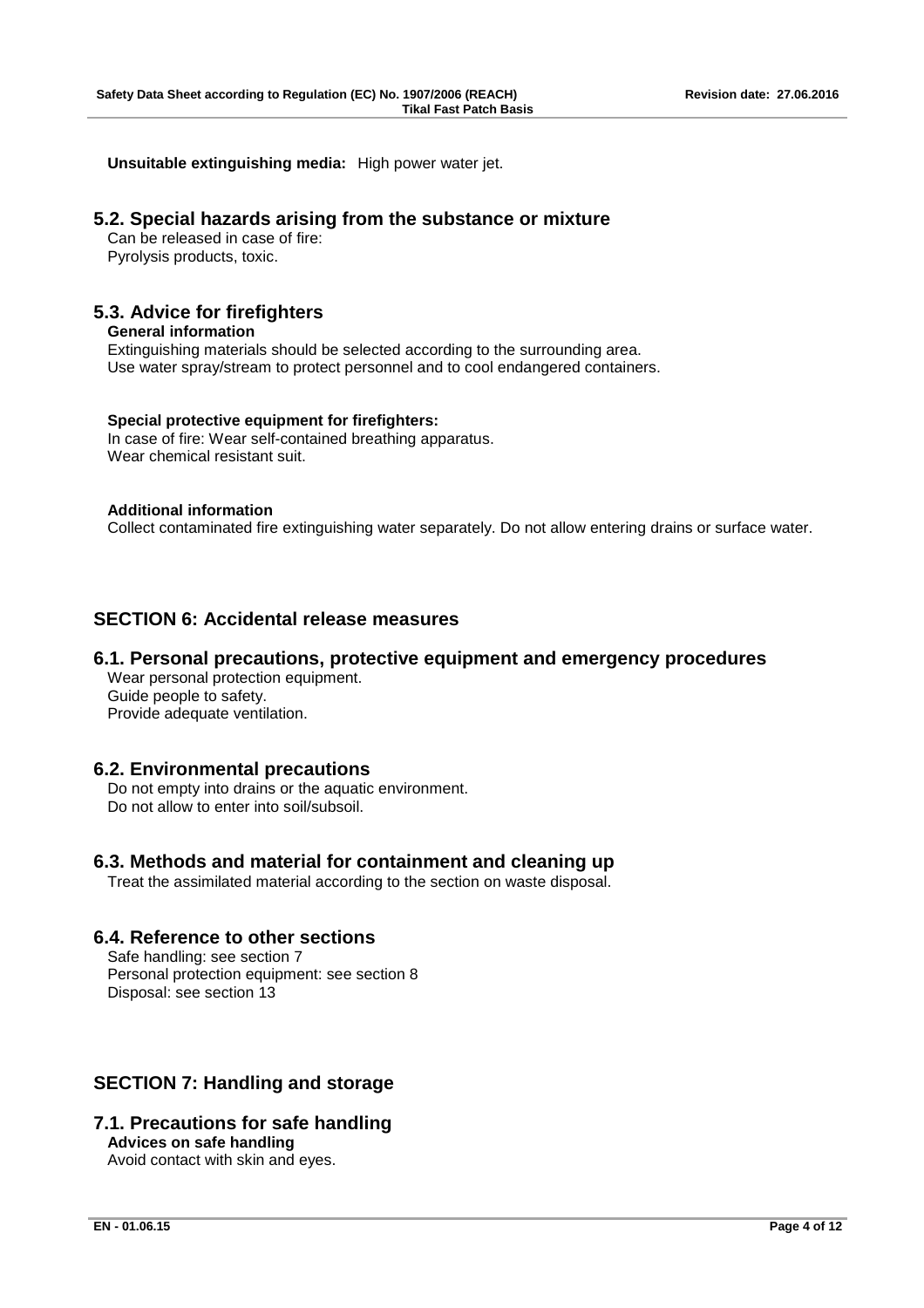### **Technical measures**

Provide for sufficient ventilation and punctiform suction at critical points.

**Precautions against fire and explosion** Usual measures for fire prevention.

### **Additional information**

none

### **7.2. Conditions for safe storage, including any incompatibilities**

**Technical measures and storage conditions**

Ensure adequate ventilation of the storage area.

# **Packaging materials**

Keep/Store only in original container.

**Requirements for storage rooms and vessels**

Keep container tightly closed.

#### **Hints on joint storage**

Keep away from food, drink and animal feedingstuffs.

#### **Storage class:** 10-13

**Further information on storage conditions** none

### **7.3. Specific end use(s)**

none

# **SECTION 8: Exposure controls/personal protection**

# **8.1. Control parameters**

#### **occupational exposure limit value**

| Substance: | CAS-No | Source: | Occupational              | Limitation of   | <b>Remark:</b> |
|------------|--------|---------|---------------------------|-----------------|----------------|
|            |        |         | <br>exposure limit value: | exposure peaks: |                |

#### **Substance with a common (EC) occupational exposure limit value**

| Substance: | <b>CAS-No.:</b> | Source: | <b>Occupational</b><br>exposure limit value: | Limitation of<br>exposure peaks: | <b>Remark:</b> |
|------------|-----------------|---------|----------------------------------------------|----------------------------------|----------------|
|            |                 |         |                                              |                                  |                |

#### **DNEL-/PNEC-values DNEL value**

| <b>DIVLL VAIUT</b> |                 |                  |                 |                     |          |
|--------------------|-----------------|------------------|-----------------|---------------------|----------|
| Substance:         | <b>CAS-No.:</b> | <b>DNEL/DMEL</b> | <b>Industry</b> | <b>Professional</b> | consumer |
|                    |                 |                  |                 |                     |          |
| <b>PNFC Value</b>  |                 |                  |                 |                     |          |

| .<br>.     |                |      |                       |                            |          |
|------------|----------------|------|-----------------------|----------------------------|----------|
| Substance: | CAS-N<br>™-No… | PNEC | Worker.<br>. industrv | Worker.<br>r. professional | consumer |
|            |                |      |                       |                            |          |

### **Risk management measures according to used control banding approach**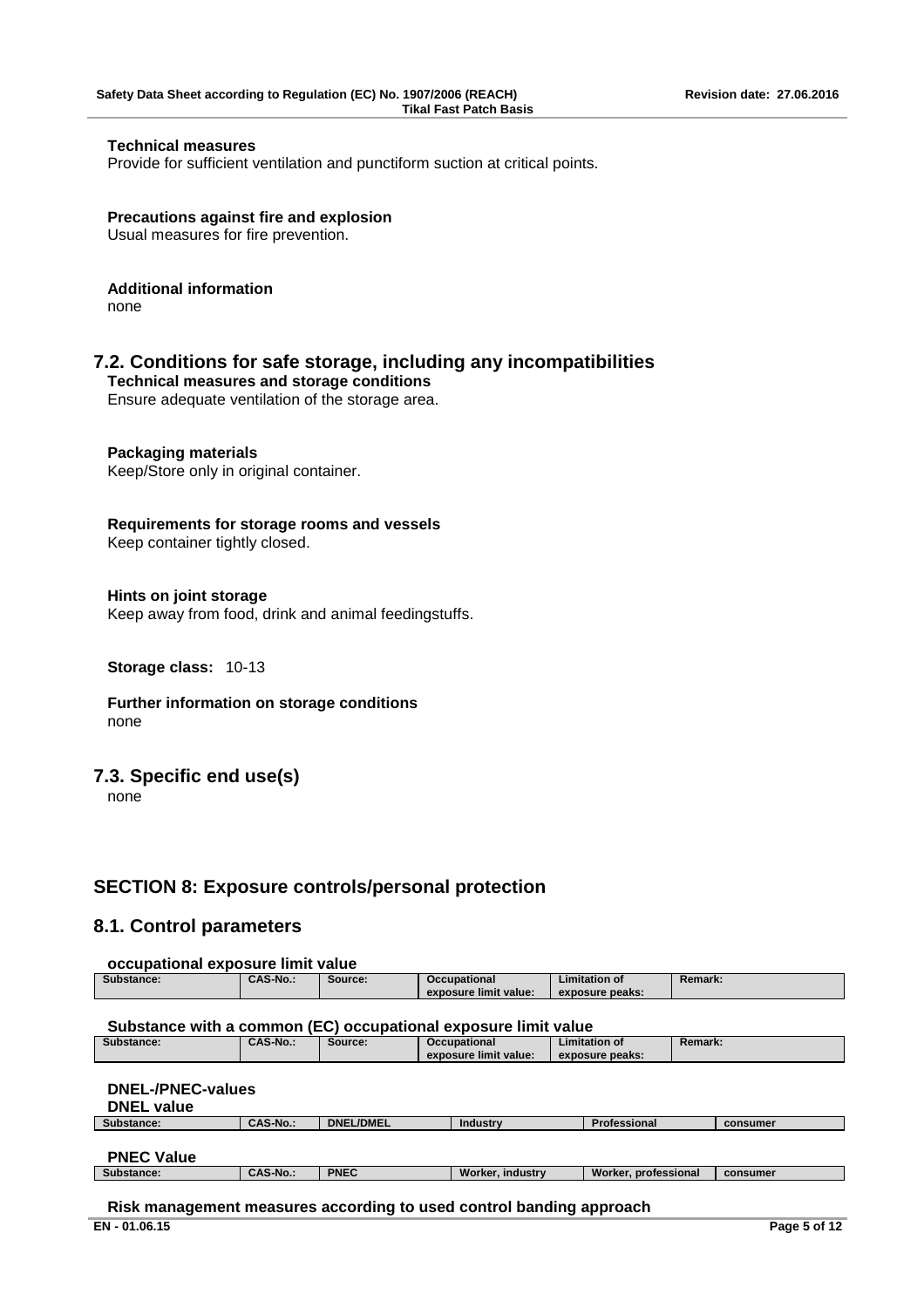none

#### **Additional information**

### **8.2. Exposure controls**

#### **Occupational exposure controls**

Provide for sufficient ventilation and punctiform suction at critical points.

Technical measures and the application of adequate working methods take priority over the use of personal protection equipment.

#### **General protection and hygiene measures**

 Do not eat, drink, smoke or sneeze at the workplace. Wash hands before breaks and at the end of work. Apply skin care products after work. Wash contaminated clothing prior to re-use.

#### **Personal protection equipment**

 Minimum standard for preventive measures while handling with working materials are specified in the TRGS 500.

#### **Respiratory protection**

Respiratory protection:

#### **Hand protection**

 Tested protective gloves are to be worn: German Industry Norms (DIN) / European Norms (EN): DIN EN 374

#### **Eye/face protection**

Tightly sealed safety glasses.

#### **Body protection**

 Suitable protection of the body: Overall. For the protection against direct skin contact, body protective clothing is essential (in addition to the usual working clothes). Only wear fitting, comfortable and clean protective clothing.

### **Environmental exposure controls**

refer to chapter 7. No further action is necessary.

#### **Consumer exposure controls**

refer to chapter 7. No further action is necessary.

#### **Exposure Scenario**

none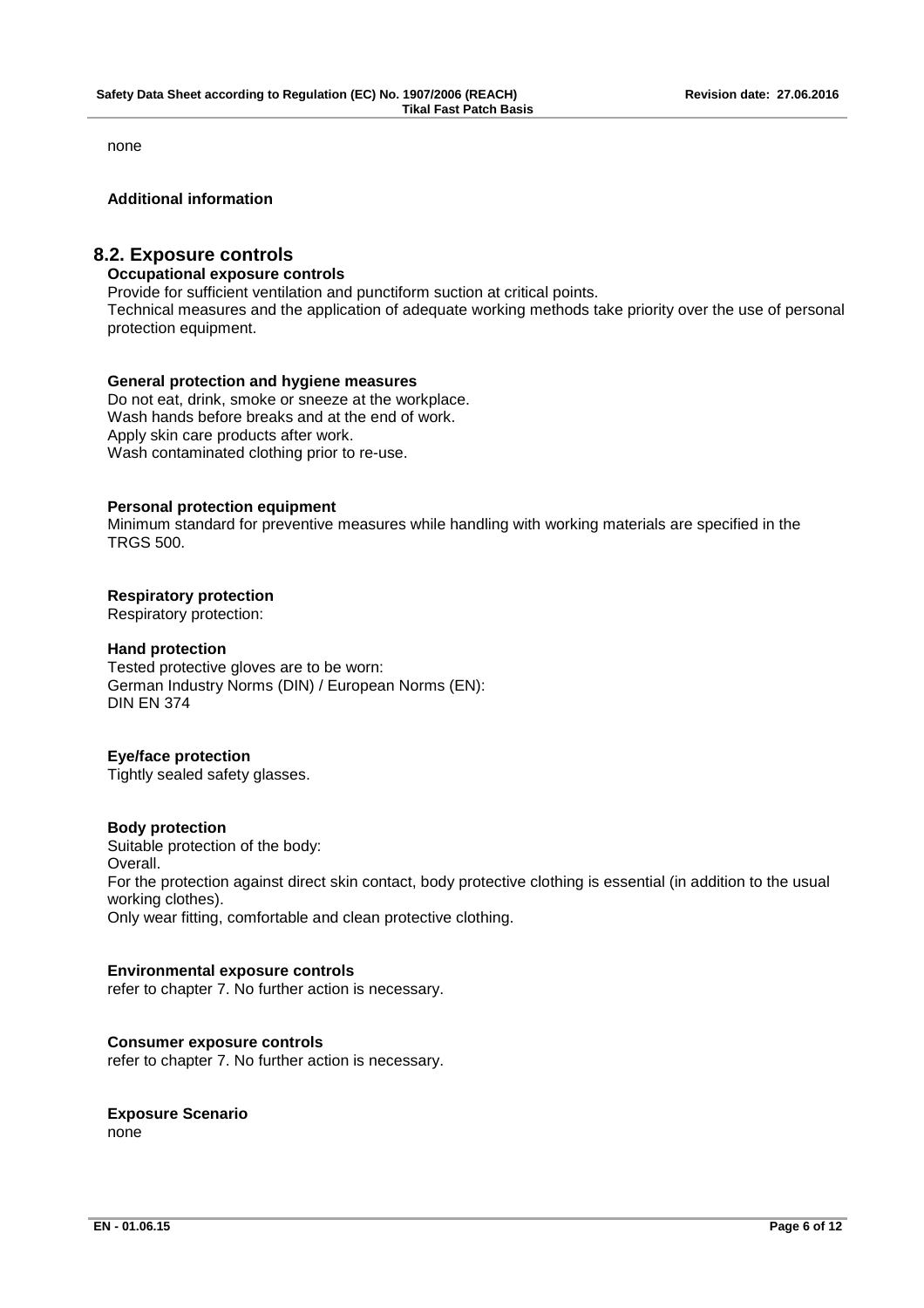# **SECTION 9: Physical and chemical properties**

# **9.1. Information on basic physical and chemical properties**

| Appearance                           |                |             |                           |
|--------------------------------------|----------------|-------------|---------------------------|
| <b>Physical state:</b>               | liquid         |             |                           |
| Colour:                              | white          |             |                           |
| Odour:                               | aromatic       |             |                           |
| <b>Odour threshold:</b>              | not determined |             |                           |
| Safety relevant basis data           |                |             |                           |
|                                      | parameter      | unit        | remark                    |
| Density:                             |                | $1,8$ g/cm3 |                           |
| <b>Bulk density:</b>                 |                |             | not applicable            |
| pH:                                  |                |             | No data available         |
| <b>Melting point/freezing point:</b> |                |             | No data available         |
| Initial boiling point and boiling    |                |             | No data available         |
| range:                               |                |             |                           |
| <b>Flash point:</b>                  |                | 147 oC      |                           |
| Flammability (solid, gas):           |                |             | No data available         |
| <b>Explosivity:</b>                  |                |             | No data available         |
| <b>Lower explosion limit:</b>        |                |             | No data available         |
| <b>Upper explosion limit:</b>        |                |             | No data available         |
| Ignition temperature:                |                |             | No data available         |
| <b>Decomposition temperature:</b>    |                |             | No data available         |
| <b>Oxidizing potential:</b>          |                |             | No data available         |
| Vapour pressure:                     |                |             | No data available         |
| Vapour density:                      |                |             | No data available         |
| <b>Evaporation rate:</b>             |                |             | No data available         |
| <b>Water solubility:</b>             |                |             | not miscible              |
| Fat solubility:                      |                |             | No data available         |
| Soluble in:                          | ÷              |             | mixable with most organic |
|                                      |                |             | solvent cleaners          |
| <b>Partition coefficient: n-</b>     |                |             | not determined            |
| octanol/water:                       |                |             |                           |
| <b>Viscosity:</b>                    |                |             | viscous                   |
| <b>Solvent separation test:</b>      |                |             | not determined            |
| Solvent content:                     |                |             | not determined            |
|                                      |                |             |                           |

#### **9.2. Other information**

none

# **SECTION 10: Stability and reactivity**

### **10.1. Reactivity**

With proper storage and handling the product is stable.

### **10.2. Chemical stability**

With proper storage and handling the product is stable.

# **10.3. Possibility of hazardous reactions**

No hazardous reaction when handled and stored according to provisions.

# **10.4. Conditions to avoid**

heat.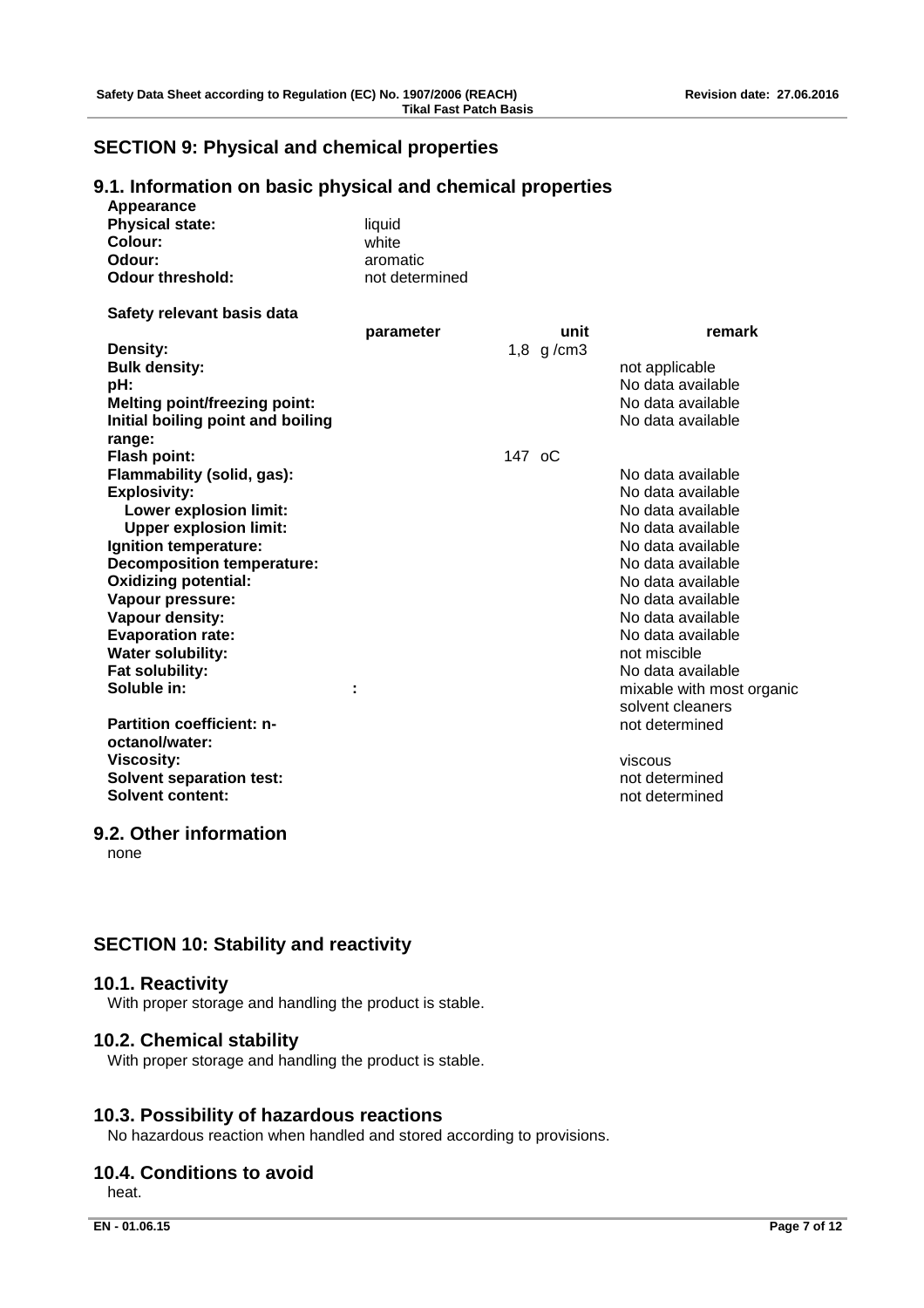### **10.5. Incompatible materials**

Oxidizing agents, strong. Acid.

### **10.6. Hazardous decomposition products**

Contact with acids liberates toxic gas.

#### **Additional information**

none

# **SECTION 11: Toxicological information**

### **11.1. Information on toxicological effects**

#### **Acute toxicity**

| Substance:             | CAS-No.:   | <b>Toxicological information</b>     |
|------------------------|------------|--------------------------------------|
| Bisphenol A-           | 25068-38-6 | LD50 oral (rat) 11400 mg/kg          |
| Epichlorhydrin         |            | LD50 dermal (rabbit) $> 22800$ mg/kg |
| (Reaktionsprodukte:    |            |                                      |
| Epoxidharze)           |            |                                      |
| $1,4-bis(2,3)$         | 2425-79-8  | LD 50 oral (rat) $1130$ mg/kg        |
| epoxypropoxy)butan     |            | LD50 dermal (rabbit) 1130 mg/kg      |
| Bisphenol-F-Epoxidharz | 28064-14-4 | LD50 oral (rat) $>$ 2000 mg/kg       |
|                        |            | LD 50 dermal (rat) $>$ 400 mg/kg     |

#### **Specific symptoms in laboratory animals** none

#### **Irritation and etching**

Irritant effect on the skin irritant.

Irritant effect on the eye irritant.

Irritant effect on the respiratory tract irritant.

Additional information Risk of serious damage to eyes.

#### **Sensitization**

May cause an allergic skin reaction.

#### **Repeated dose toxicity (subacute, subchronic, chronic)**

Danger of cumulative effects.

### **CMR effects (carcinogenicity, mutagenicity and toxicity for reproduction)**

# **Carcinogenicity**

No indications of human carcinogenicity exist.

#### Germ cell mutagenicity No indications of human germ cell mutagenicity exist.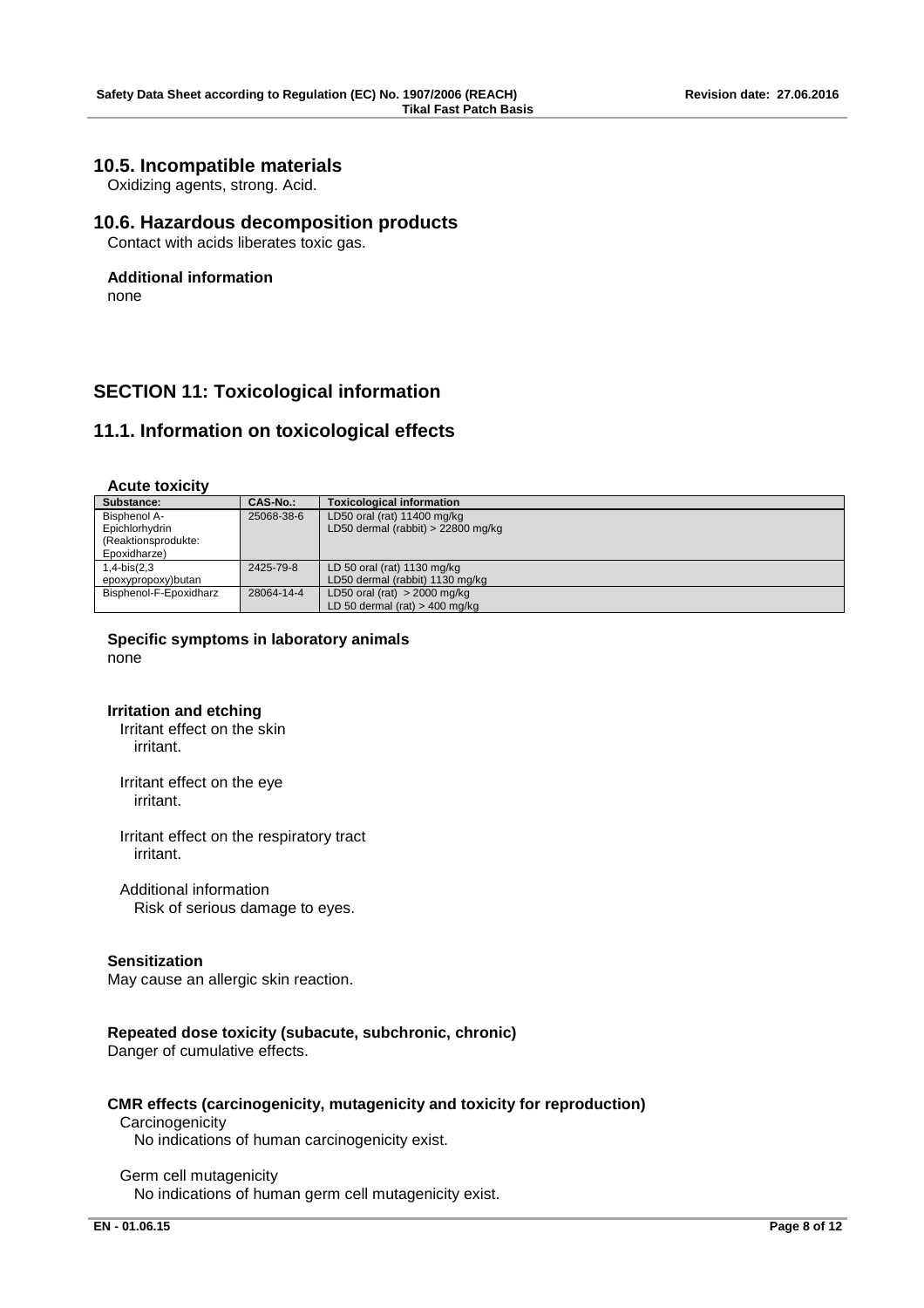Reproductive toxicity No indications of human reproductive toxicity exist.

#### **General remarks**

none

#### **Practical experience/human evidence** none

**Other observations** none

# **Other information**

none

# **SECTION 12: Ecological information**

# **12.1. Toxicity**

There are no data available on the mixture itself.

### **Ecotoxicity**

| Substance:              | CAS-No.:   | <b>Ecotoxicity</b> |
|-------------------------|------------|--------------------|
| Bisphenol A-            | 25068-38-6 |                    |
| epichlorohydrin         |            |                    |
| $1,4-bis(2,3)$          | 2425-79-8  |                    |
| epoxypropoxy)butane     |            |                    |
| Bisphenol F epoxy resin | 28064-14-4 |                    |

### **12.2. Persistence and degradability**

Not easily bio-degradable (according to OECD-criteria).

# **12.3. Bioaccumulative potential**

Bioaccumulative potential

### **12.4. Mobility in soil**

If product enters soil, it will be mobile and may contaminate groundwater

# **12.5. Results of PBT and vPvB assessment**

This substance does not meet the criteria for classification as PBT or vPvB.

### **12.6. Other adverse effects**

Toxic to aquatic life. Toxic to soil organisms.

### **Further ecological information**

 Do not empty into drains or the aquatic environment. Do not allow to enter into soil/subsoil.

### **Further details**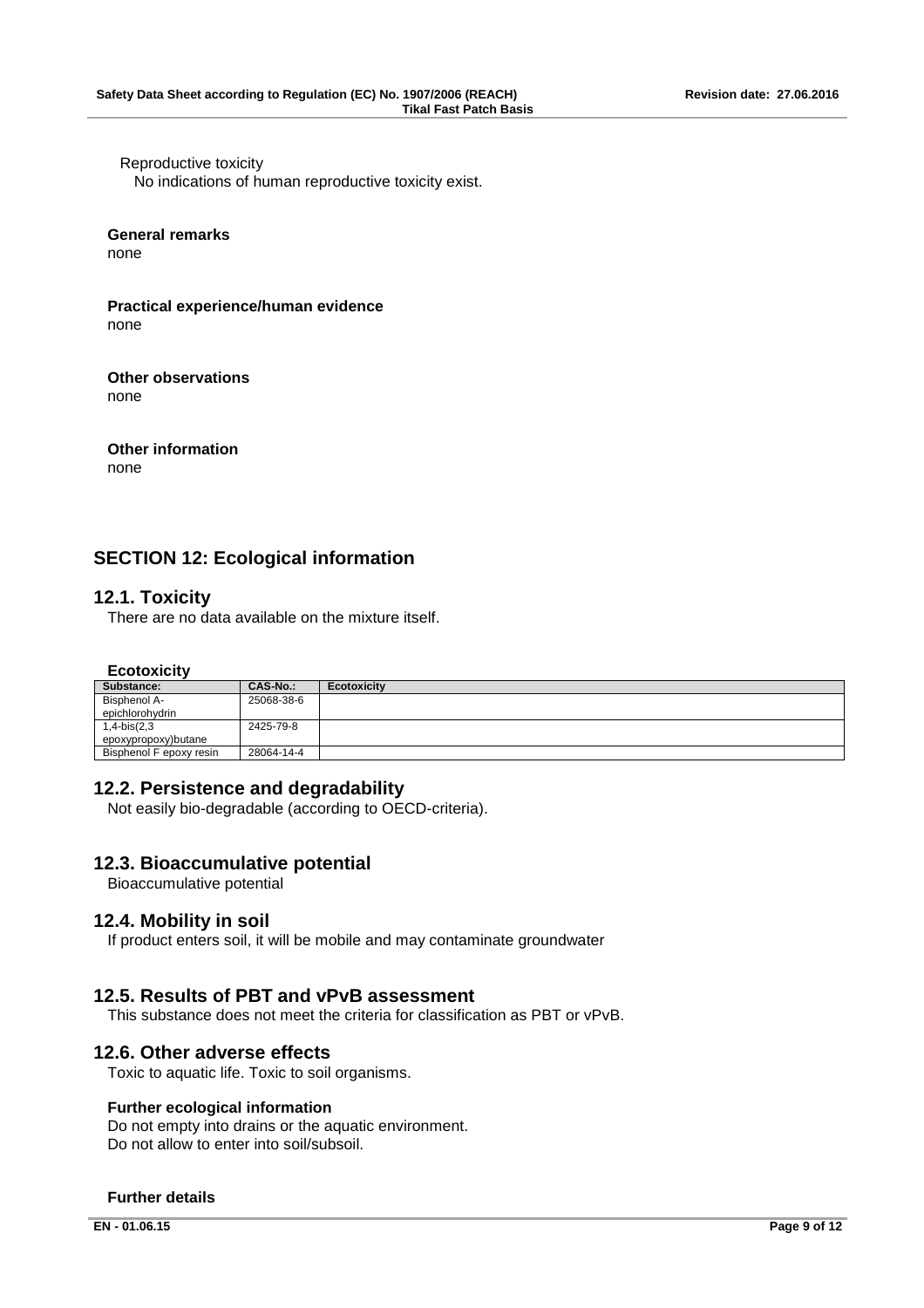none

# **SECTION 13: Disposal considerations**

# **13.1. Waste treatment methods**

### **Appropriate disposal/Product**

Collect in closed and suitable containers for disposal.

### **Appropriate disposal / Package**

Handle contaminated packaging in the same way as the substance itself.

### **List of proposed waste codes/waste designations in accordance with EWC**

 According to EAKV, allocation of waste identity numbers/waste descriptions must be carried out in a specific way for every industry and process.

| Waste code product:   | 08 04 99 - Waste                                                    |
|-----------------------|---------------------------------------------------------------------|
| Waste code packaging: | 15 01 10 - packaging containing residues of dangerous substances or |
|                       | contaminated by dangerous substances                                |

#### **remark**

Waste disposal according to official state regulations.

# **SECTION 14: Transport information**

### **14.1. UN number**

**UN No.:** 3082

### **14.2. UN proper shipping name**

**Official directive for the transport** Environmentally hazardous substance, liquid, n.o.s., fl.p.  $> 60 \text{ C}$ (BISPHENOL A-(EPICHLORHYDRIN) (REACTION PRODUCT}; 1,4-BIS(2,3- EPOXYPROPOXY) BUTANE)

#### **Proper Shipping name**

Environmentally hazardous substance, liquid, n.o.s., fl.p.  $> 60 \text{ C}$ (BISPHENOL A-(EPICHLORHYDRIN) (REACTION PRODUCT}; 1,4-BIS(2,3- EPOXYPROPOXY) BUTANE)

**14.3. Transport hazard class(es)**

**Hazard label(s):** 9 **Classification code:** M6

- **14.4. Packing group Packing group:** III
- **14.5. Environmental hazards Environmental hazards:**
- **14.6. Special precautions for user Land transport (ADR/RID) Remark:**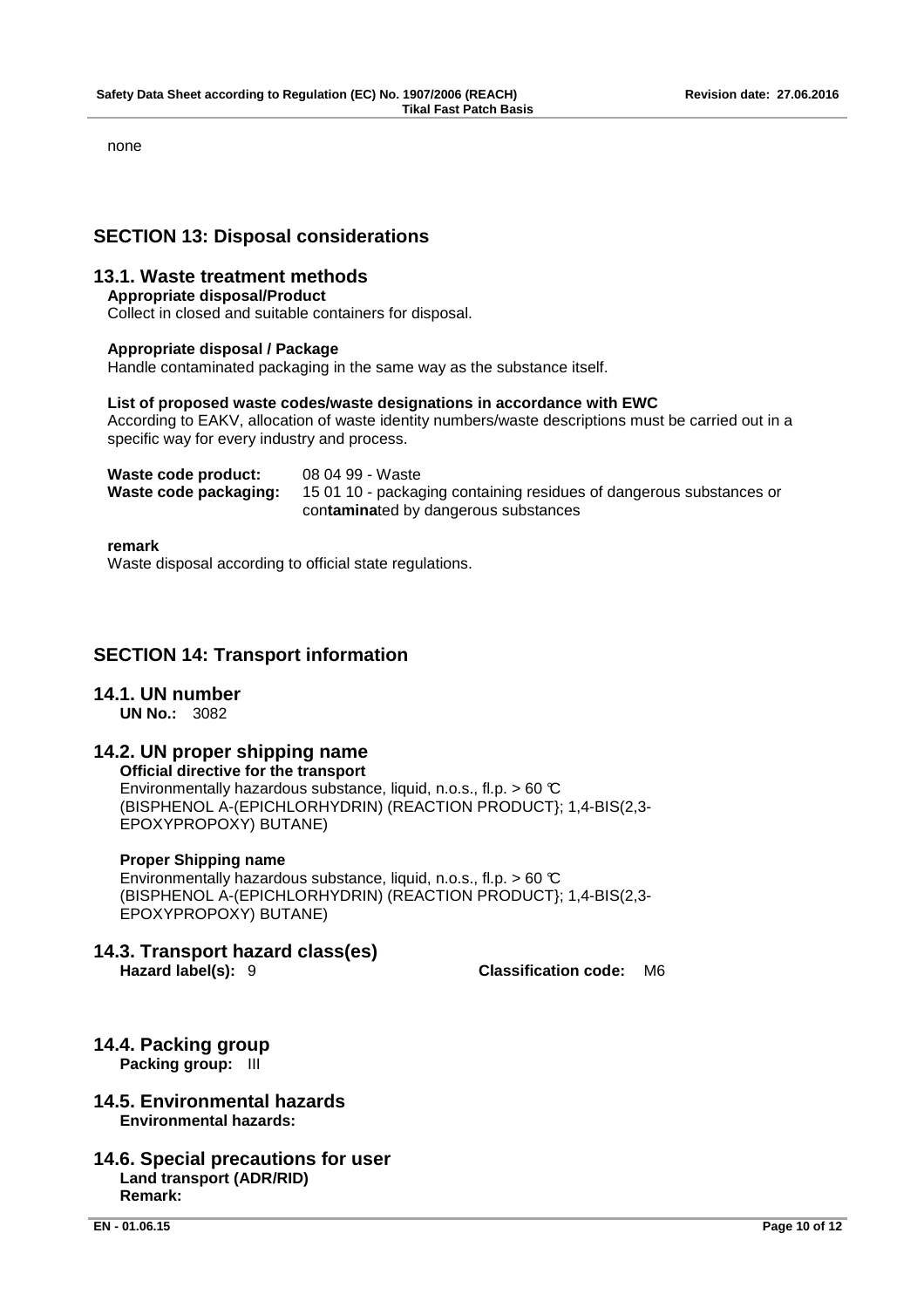| <b>Transport category:</b><br><b>Special provisions:</b>                                                          | 3            | <b>Tunnel restriction code:</b><br>F.<br>Limited quantity (LQ): $5 L$ |
|-------------------------------------------------------------------------------------------------------------------|--------------|-----------------------------------------------------------------------|
| Sea transport (IMDG)<br><b>Special Provisions:</b><br>Remark:<br>$EmS-No: F-A, S-F$<br><b>Special provisions:</b> | <b>MFAG:</b> | <b>Marine pollutant:</b><br>D<br>Limited quantity (LQ): $5 L$         |

**Air transport (ICAO-TI / IATA-DGR) Remark:** Limited quantity (LQ): 5 L

**14.7. Transport in bulk according to Annex II of MARPOL 73/78 and the IBC Code Remark:** none

# **SECTION 15: Regulatory information**

#### **Labeling**

**Hazardous component(s) for labelling**

 Bisphenol A- epichlorohydrin; 1,4-bis(2,3 epoxypropoxy)butane; Bisphenol F epoxy resin; Bisphenol Aepichlorohydrin

**Special labelling of particular preparations** Safety data sheet available for professional user on request.

### **15.1. Safety, health and environmental regulations/legislation specific for the substance or mixture**

#### **EU legislation**

**Information according to 1999/13/EC about limitation of emissions of volatile organic compounds (VOC-guideline).** 

none

**Regulation (EC) No 2037/2000 concerning materials, which cause damage to the ozone layer.** none

**Regulation (EC) No. 648/2004 (Detergents regulation)** none

**National regulations** Observe in addition any national regulations!

**Restrictions of occupation**

none

**Storage class** 10-13

**Water hazard class (WGK)** 2 water pollutant (WGK 2)